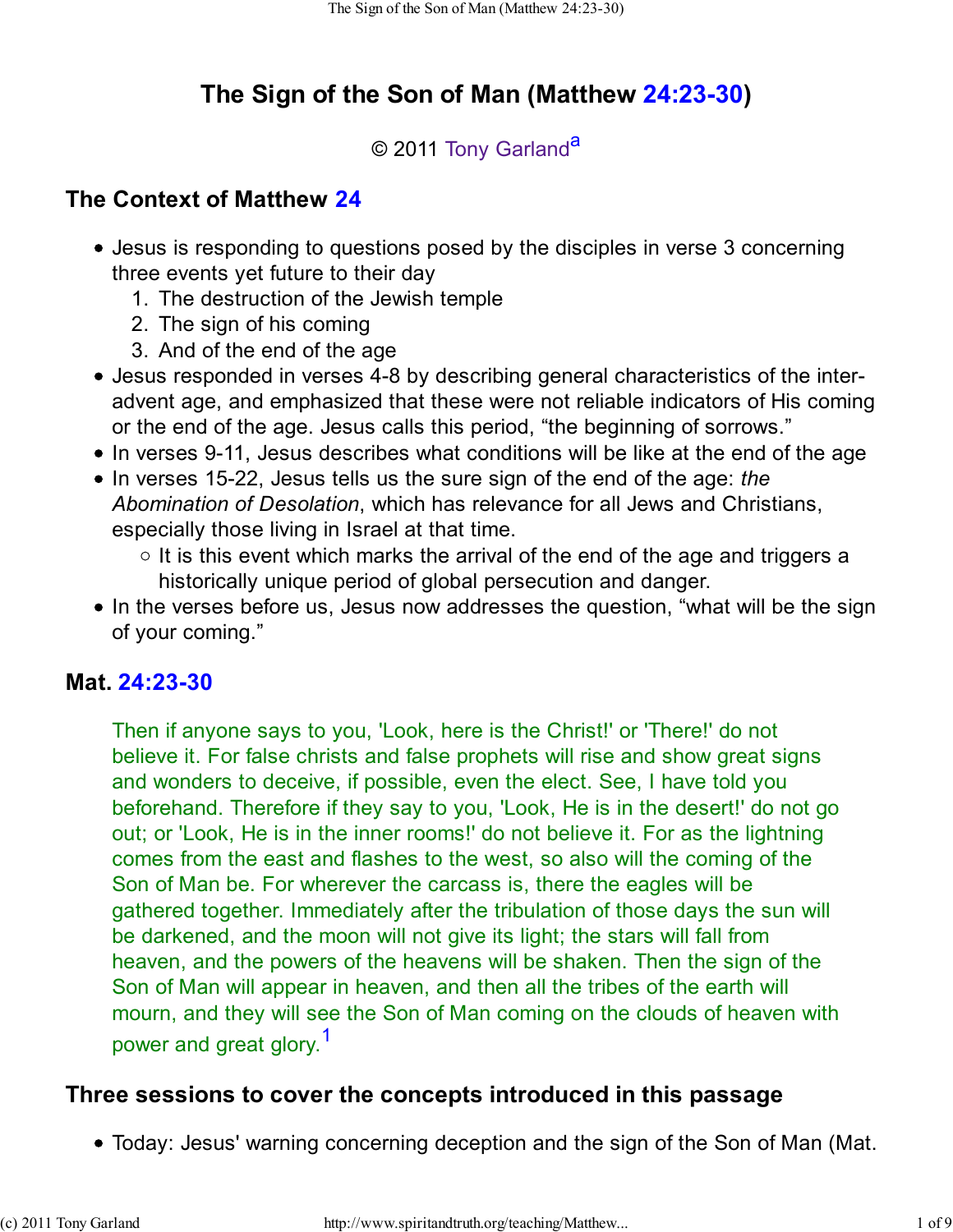### 24:23-27,30)

- Next time: signs in the heavens and the gathering of the elect (Mat. 24:29-31)
- Later still: Jesus' comment concerning eagles (or vultures) and carcasses (Mat. 24:28)

# **Deception**

**Verse 24: "For false christs and false prophets will rise and show great** 1. **signs and wonders"**

# **The Christ** A.

- When we discussed verses 3-8, where Jesus stated that false christs would characterize the entire interadvent age, we saw the development of a widespread expectation of a coming "Messiah" -- a global savior figure.
- As we saw, a number of religious systems and world views expect the rise of this global savior figure, including Judaism, Islam, Hinduism, Taoism, Buddhism, Zoroastrainism, and Theosophy, among others.
- These expectations, which reject the true Messiah, Jesus, will pave the way for increasingly deceptive false christs and prophets who Jesus states will populate the end of the age.

# **Miraculous signs and wonders** B.

- What will be the purpose of these signs? *to deceive*
- Will the signs and wonders be false -- simply ploys or tricks? In what way will they be deceptive?
- I believe Scripture indicates that the signs and wonders will be *legitimate miracles*, but *whom or what they point to or authorize* is false -- not of God.
- In your Christian life, underscore this principle: all that is miraculous is not necessarily of God! Consider this principle when evaluating the "signs and wonders movement."
- There are spiritual forces of wickedness behind the scenes which are allowed, the Scriptures say even *granted*, to perform deceptive signs.
- This is all part of the difficult reality that although God is not the author of evil, even evil must serve His ultimate purposes -- often by bringing judgment upon those who reject Him or refuse to live according to His principles.

# **Greater deception coming** C.

The false christs and prophets Jesus mentions here will be much more convincing than false messiahs and prophets the world has seen to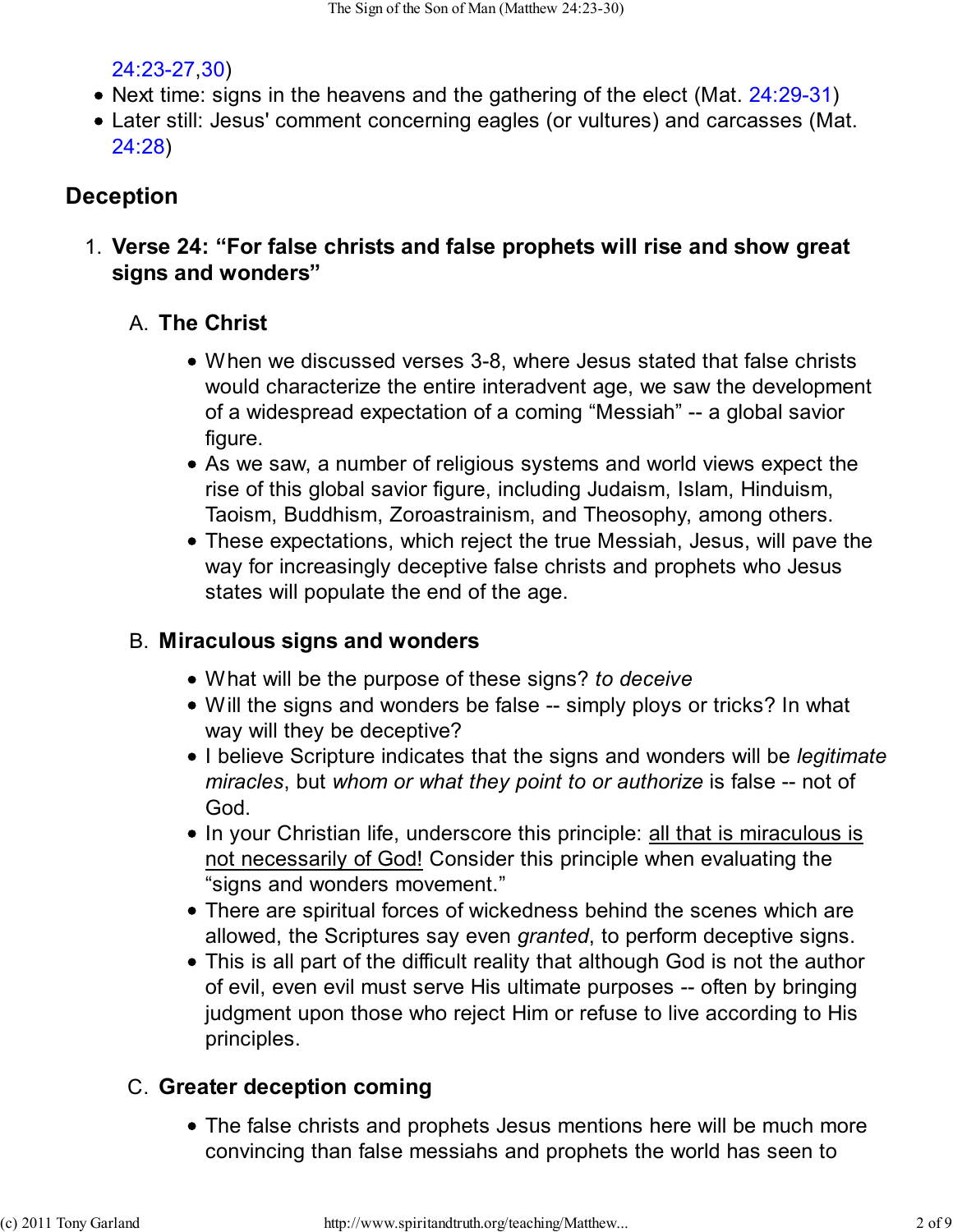date.

- Two in particular are highlighted in prophetic passages concerning the end of the age. We know them as "the Beast" (Rev. 13:1-4) or "Antichrist" (1Jn. 2:18) and the "False Prophet" (Rev. 13:11-17).
- Time prevents a detailed consideration of the deceptive works of these two individuals, but clearly they are two of the individuals which Jesus has in mind here.

# **The deceptive False Prophet** I.

- The false prophet is introduced in Revelation 13 with these words, ". . . he had two horns *like a lamb*, but spoke *like a dragon*" (Rev. 13:11).
- Already we see *deception* as one of his key attributes: he *appears* one way, but his *spoken agenda* is something quite different!
- He causes those who dwell on the earth to worship the first beast, the Antichrist. Notice: the individual which he *points to* is a fraud.
- "He performs great signs, so that he even makes fire come down from heaven on the earth in the sight of men." (Rev. 13:13).
- "And he *deceives* those who dwell on the earth *by those signs* . . . " (Rev. 13:14).
- I believe Scripture indicates that the signs he performs are *real* but the authority which derives from the signs are used to points to falsehood.

# **The deceptive Beast, the Antichrist** II.

- The Beast, or Antichrist, is also deceptive to the core.
- Like his predecessor, Antiochus Epiphanes IV whom we spoke of last time, his rise involves intrigue and deception: "Through his cunning He shall cause *deceit to prosper under his rule*; And he shall exalt himself in his heart. He shall destroy many in their prosperity [or by peace]. He shall even rise against the Prince of princes; But he shall be broken without human means" (Da  $8:25$ ).
- It appears that this same individual confirms a covenant as a benefactor to Israel, but subsequently violates the covenant instituting a unique time of Jewish persecution (Dan. 9:27; Rev. 12). This is deceptive.
- It is also said that this individual has a deadly wound which is miraculously healed when he arises from the abyss (Rev. 11:7; Rev. 13:3).
- This miraculous restoration leads to world-wide veneration by those who are unprepared to resist deception at the time of the end: "And I saw one of his heads as if it had been mortally wounded, and his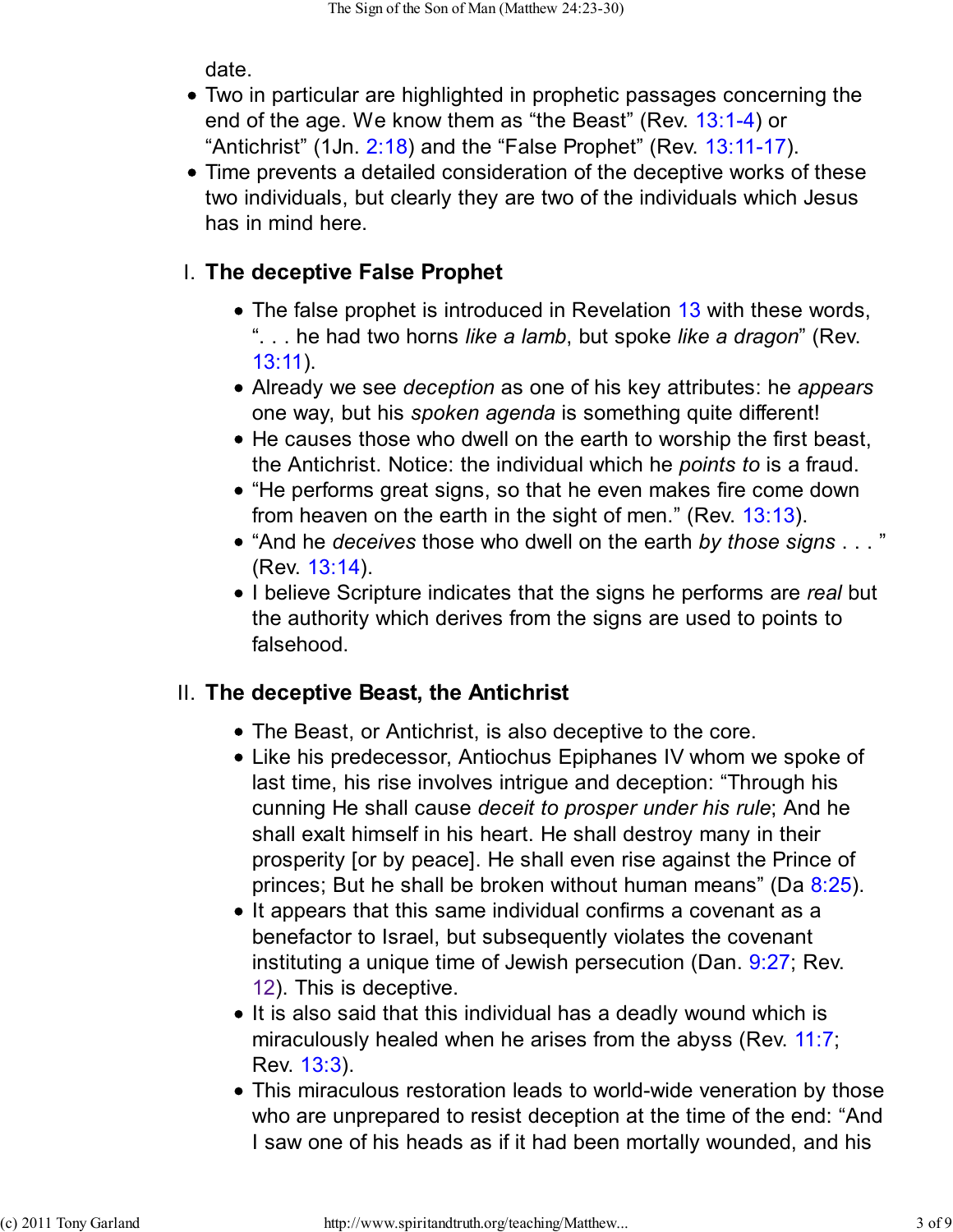deadly wound was healed. And all the world *marveled* and followed the beast" (Re 13:3 cf. Rev. 13:12).

- The word for marveled here (θαυµάζω [*thaumazō*]), records the response of those who have seen a miracle. In the gospels, it is used to describe the response of those who witnessed *true miracles* at the hand of Jesus:
	- $\circ$  When Jesus miraculously healed a paralytic (Mat. 9:8).
	- When Jesus miraculously cast out a demon from a mute man and he subsequently spoke (Mat. 9:33).
	- When Jesus miraculously healed various physical ailments (Mat. 15:31).
	- $\circ$  When Jesus miraculously withered the fig tree (Mat. 21:20)
	- And many other *genuine miracles*.
- Again: the miracle itself appears to be genuine, but *its origin and that to which it attests* is not according to God.

### **III. Deception amplified by God**

- By the time these deceptive miracles are unleashed upon the world, it appears that knowledge, and certainly acceptance, of the Word of God will be in decline.
- As a result, those who are captivated by these miracles appear completely unprepared to withstand their deceptive nature.
- If that weren't bad enough, Scripture reveals that *God Himself* will contribute to the effectiveness of these deluding acts upon those who reject Him.

#### **2Th. 2:9-12** a.

The coming of the lawless one is according to the working of Satan, with all power, signs, and *lying wonders*, and with all *unrighteous deception* among those who perish, because they did not receive the love of the truth, that they might be saved. And for this reason *God will send them strong delusion, that they should believe the lie*, that they all may be condemned who did not believe the truth but had pleasure in unrighteousness.<sup>2</sup>

- Here we see the rationale behind the seemingly incredible warning of Jesus concerning the power of this deception.
- Jesus warns that signs and wonders performed by these false imposters are intended "to deceive, if possible, even the elect" (Mat. 24:24).
- He even underscores the seriousness of the situation: "See, I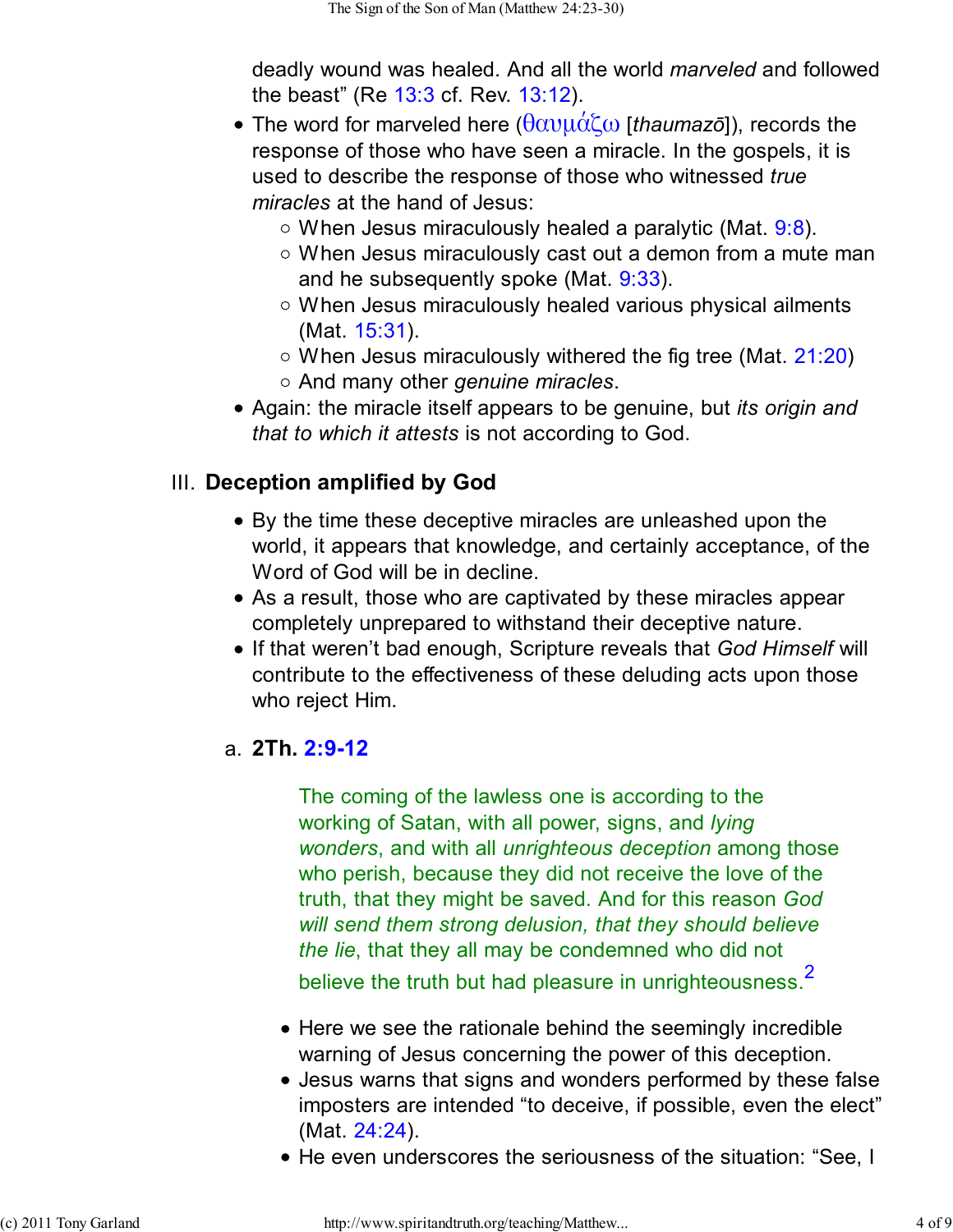have told you beforehand " (Mat. 24:25).

- This is serious business! Those who are not guarded by God's Holy Spirit during these events are going to be taken in by the deception!
- This, in part, is why the Scriptures say, "Behold, now is the accepted time, behold, now is the day of salvation." (2Cor. 6:2).
- We have not yet arrived at the end of the age, but we should expect a growing trend of spiritually-inspired deception culminating in the events described in Scripture.

# **The sure sign of the Son of Man**

Sure, because the Second Coming of Jesus will be a public, sudden, severe, and glorious event.

### 1. **A Public Event**

#### A. **Non-local**

- "Therefore, if they say to you, 'Look, He is in the desert!' do not go out; or 'Look, He is in the inner rooms!' do not believe it" (Mat. 24:26).
- At the Second Coming, Jesus will not be out in some wilderness hide-away where only a choice few or dedicated zealots know to find Him.
- Nor will he be squirreled away in the inner sanctum of a secret fortress or compound accessible only to the initiated.
- One wonders how many false christ's even to our own time could have been rejected simply on the grounds of this verse?

# **Global** B.

- "For as the lightning comes from the est and flashes to the west, so also will the coming of the Son of Man be" (Mat. 24:27)
- His coming is compared to lightning which fills the sky. If you are outside (or even inside near any window) you cannot miss it!
- "Then the sign of the Son of Man will appear in heaven, and then all the tribes of the earth will mourn, and they see the Son of Man coming . . ." (Mat. 24:30)
- An unmistakable sign will appear in heaven (here speaking of the atmosphere or sidereal heavens -- space) which will be seen by all peoples.
- $\bullet$  "His coming will be visible from coast to coast." $3$
- Whatever it looks like, Scripture indicates everyone will know what it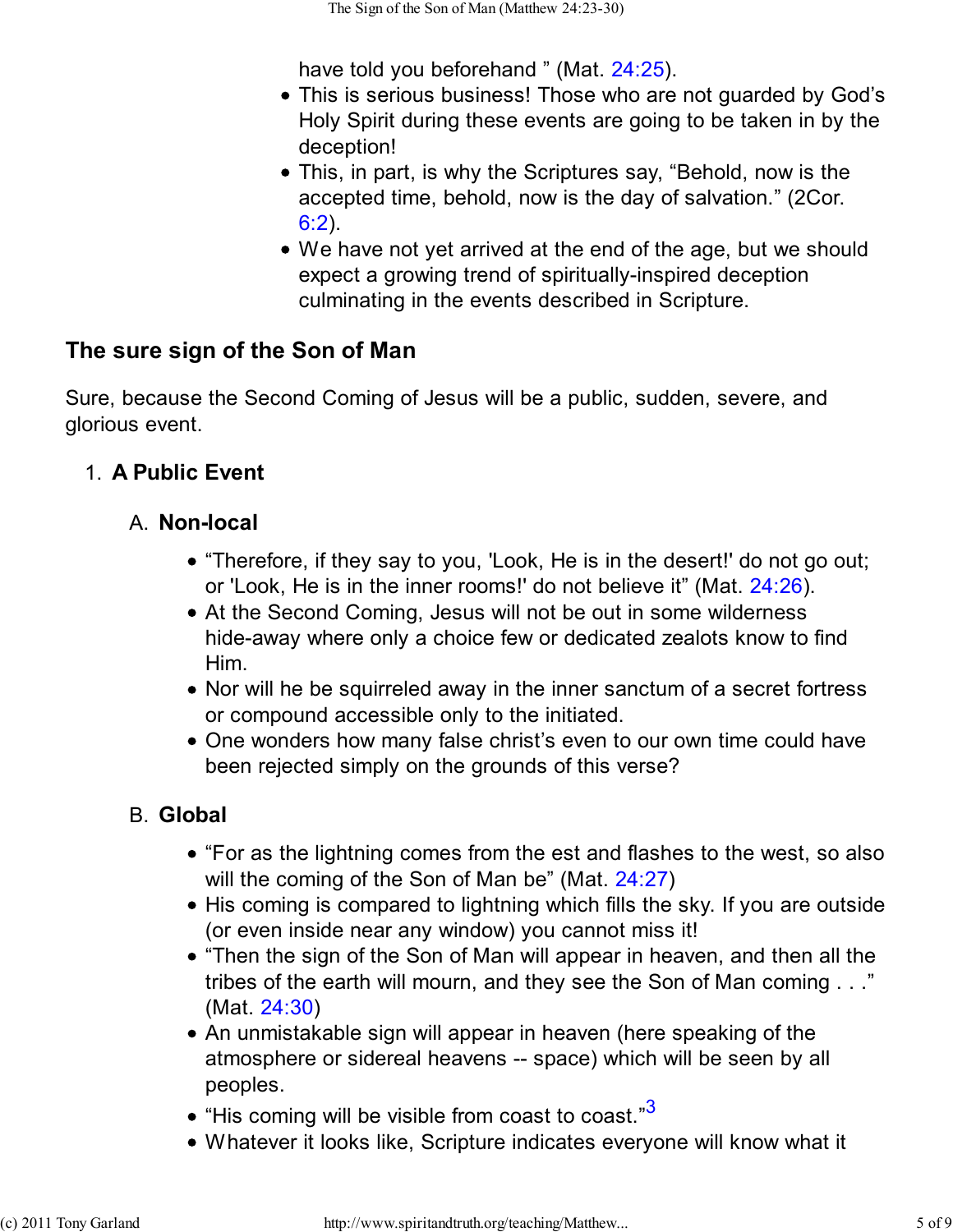# means and Who it is! $<sup>4</sup>$ </sup>

### **A Sudden Event** 2.

- As lightning "flashes" φαίνω [*phainō*] (appears, shines) from east to west
- How fast does lightning shine from east to west? Well, at the speed of light! :-)
- The implication is that all the world simultaneously becomes aware of Jesus' return.

# **A Severe Event** 3.

- The game will be up: the prince of righteousness will have arrived to put down all rebellion (Heb. 6:20; Rev. 19:11).
- This is alluded to by Jesus' in His comment concerning carcasses and eagles (or vultures) in verse 28.
- As I mentioned, I plan to take up this verse in conjunction with verses 38-42.

# 4. **A Glorious Event**

### **With Clouds** A.

- All the tribes of the earth mourn when they "see the Son of Man coming on the clouds of heaven with power and great glory" (Mat. 24:30).
- John, in the book of Revelation, also indicates Jesus will arrive with clouds (Rev. 1:7).
- $\bullet$  Clouds are associated with God throughout the OT and into the NT.<sup>5</sup>
- This proves, no doubt, that Jesus will return to NW Washington, perhaps even to the Olympic Rainforest! :-)

# **Lightning, in addition to clouds** B.

- This appears to describe a *theophany*, a localized appearance of God to men, in this case a divine manifestation of God's glory.
- God's presence is first seen in association with clouds in the Exodus of Israel from Egypt: "And the LORD went before them by day in a pillar of cloud to lead the way, and by night in a pillar of fire to give them light, so as to go by day and night. He did not take away the pillar of cloud by day or the pillar of fire by night from before the people" (Ex. 13:21-22).
- Notice that this manifestation of God involves both clouds and fire. It would appear that this representation of God involves, at its core fire, shrouded outwardly in clouds so as not to consume the people who saw it.
- Herein is the dilemma: God is an all consuming fire (Ex. 24:17 cf. Deu. 4:24; 9:3; Heb. 12:29). His unveiled glory is too intense for men to stand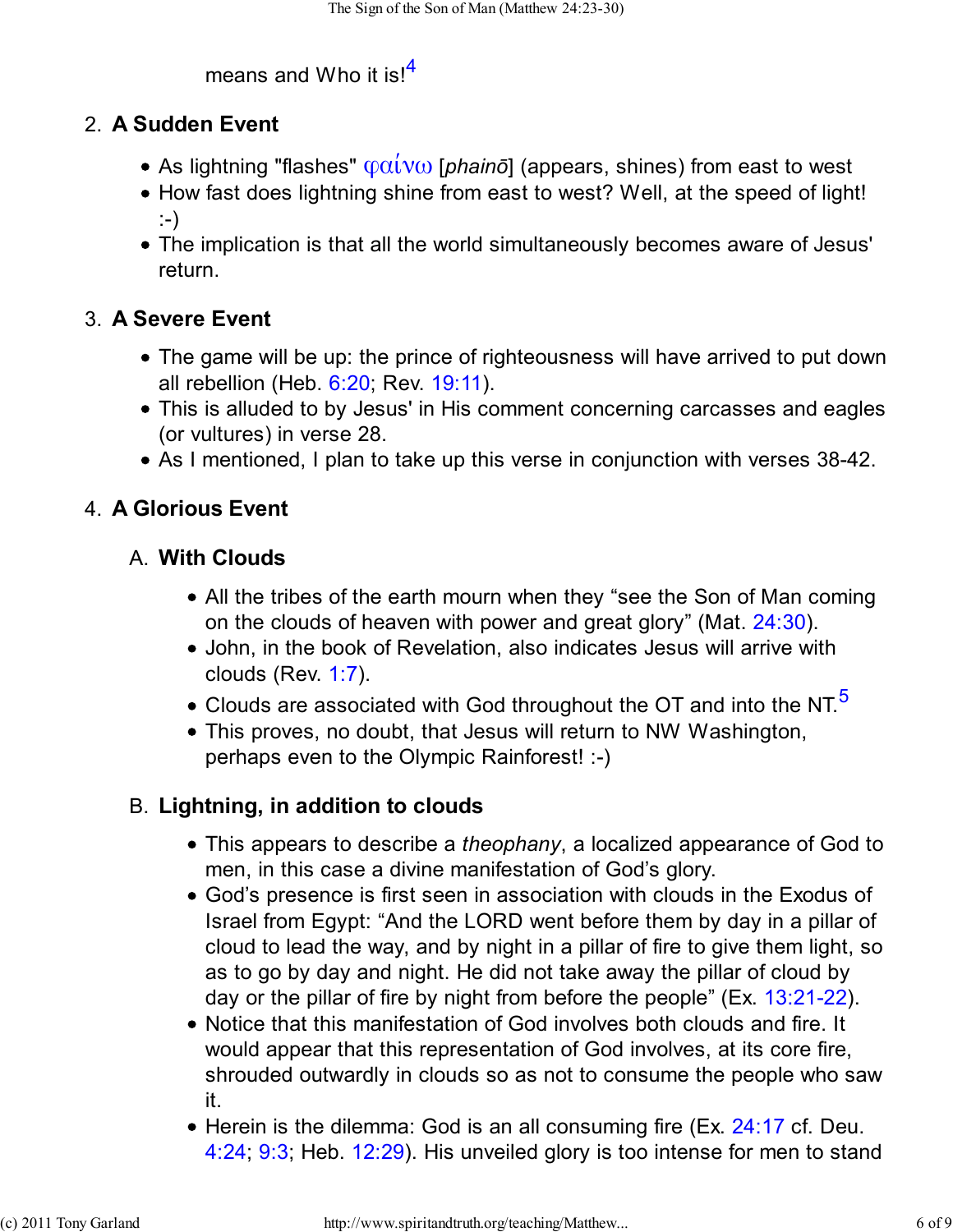in its presence.

- This is why Moses was not allowed to see God's face, "[God] said, "You cannot see My face; for no man shall see Me, and live." And the LORD said, "Here is a place by Me, and you shall stand on the rock. So it shall be, while My glory passes by, that I will put you in the cleft of the rock, and will cover you with My hand while I pass by. Then I will take away My hand, and you shall see My back; but My face shall not be seen."" (Ex. 33:20-23).
- So at least one reason for the clouds of heaven is to partially veil divine glory which would otherwise be unapproachable.

### **C. Clouds at the Second Coming**

- The specific connection here is with various passages which also associate Jesus with clouds at His Second Coming.
- Daniel was given a vision, recorded in chapter 7 of his book wherein, "I was watching in the night visions, And behold, One like the Son of Man, Coming with the clouds of heaven! He came to the Ancient of Days, And they brought Him near before Him. Then to Him was given dominion and glory and a kingdom, That all peoples, nations, and languages should serve Him. His dominion is an everlasting dominion, Which shall not pass away, And His kingdom the one Which shall not be destroyed" (Da 7:13-14).
- Notice the association between the Son of Man coming with the clouds of heaven and the arrival of the time of His dominion over all peoples, nations, and languages. This occurs at His Second Coming mentioned here.
- Following these questions by His disciples, Jesus would also refer to His coming with clouds at His trial before Caiaphas, the high priest. When he mentioned the Daniel 7 passage during the trial, it resulted in a strong reaction by the high priest who tore his clothes demonstrating that he considered the statement to be blasphemous (Mat. 26:64).
- *As a result of Jesus proclamation to be the Son of Man spoken of in Daniel 7 the Jews believed Him worthy of the death penalty* (Mat. 26:66).
- The Jews understood the nature of His claim. As John explained the concept in his gospel, by claiming ". . . that God was His Father, [Jesus was] making Himself equal with God" (Joh 5:18).

# **What will it look like?** D.

During His earthly ministry, Jesus gave a demonstration to His closest disciples of what it would look like when He would come in His kingdom. We call this *the Transfiguration*.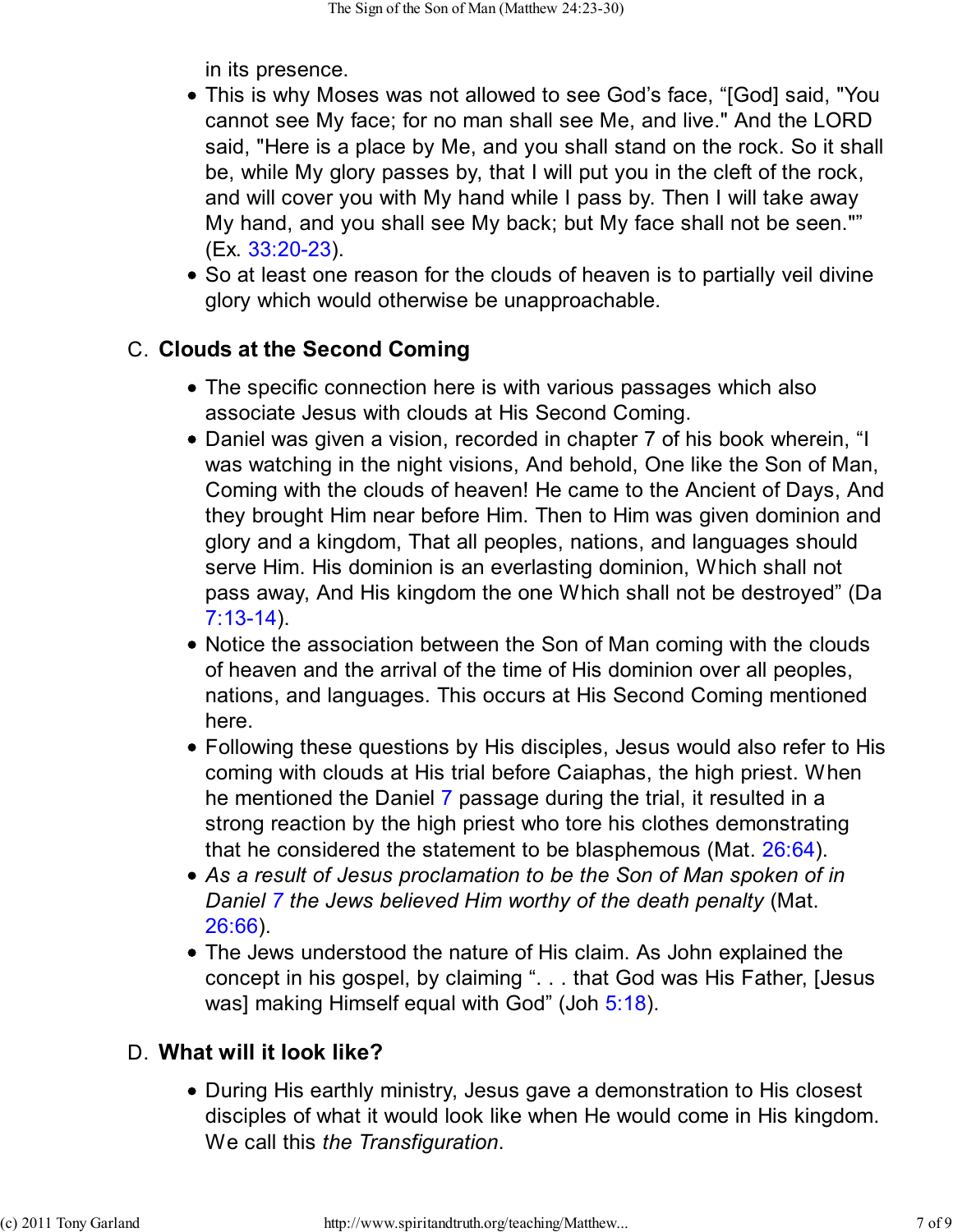- He said, "Assuredly, I say to you, there are some standing here who shall not taste death till they see the Son of Man coming in His kingdom" (Mat. 16:28).
- A few days later, all four gospels record His transfiguration: ". . . He was transfigured before them. His face shone like the sun, and His clothes became as white as the light" (Mat. 17:2).
- Jesus was revealing to His closest followers His true nature, His glory this gives us our best insight into the nature of the "sign of the Son of Man".
- Jesus won't just appear on the clouds: His appearance will be in divine glory which will radiate in a way that all will know Who he is!
- Since the sun and moon will be darkened immediately prior to His arrival, the arrival of Jesus in glory will be absolutely stunning!

# **The Glorified Christ** E.

- When Jesus appears in glory at His Second Coming all skepticism concerning His identity and His deity will be turned to mourning and regret.
- The many bold claims Jesus made during His earthly ministry will then be understood, even by those who rejected Him. To highlight just two:
	- $\circ$  On one occasion during His earthly ministry, Jesus offered this unbelievably bold prayer, " And now, O Father, glorify Me together with Yourself, with the glory which I had with You before the world was" (Joh 17:5).
		- Here Jesus asks to be glorified with the Father -- even as He had before the world was! These are clear claims by Jesus to eternality and deity!
	- o On another occasion Jesus said, "For the Father judges no one, but has committed all judgment to the Son, *that all should honor the Son just as they honor the Father.* He who does not honor the Son does not honor the Father who sent Him" (Joh 5:22-23).
- Are you looking for proof that Jesus is God? If Jesus had *not* been God, He would have no doubt been directly consumed by God, the all-consuming fire, as a result of these statements!

# **Summary**

- As this age draws to a close, a time of unparalleled deception will dawn.
- The deception will be powered by miracles which attest to misleading identities and motives.
- The deception will involve supernatural powers which God allows, even *sends* for the purposes of judging those who will never turn to Him.
- The deception will be so great that it appears only those who have been born